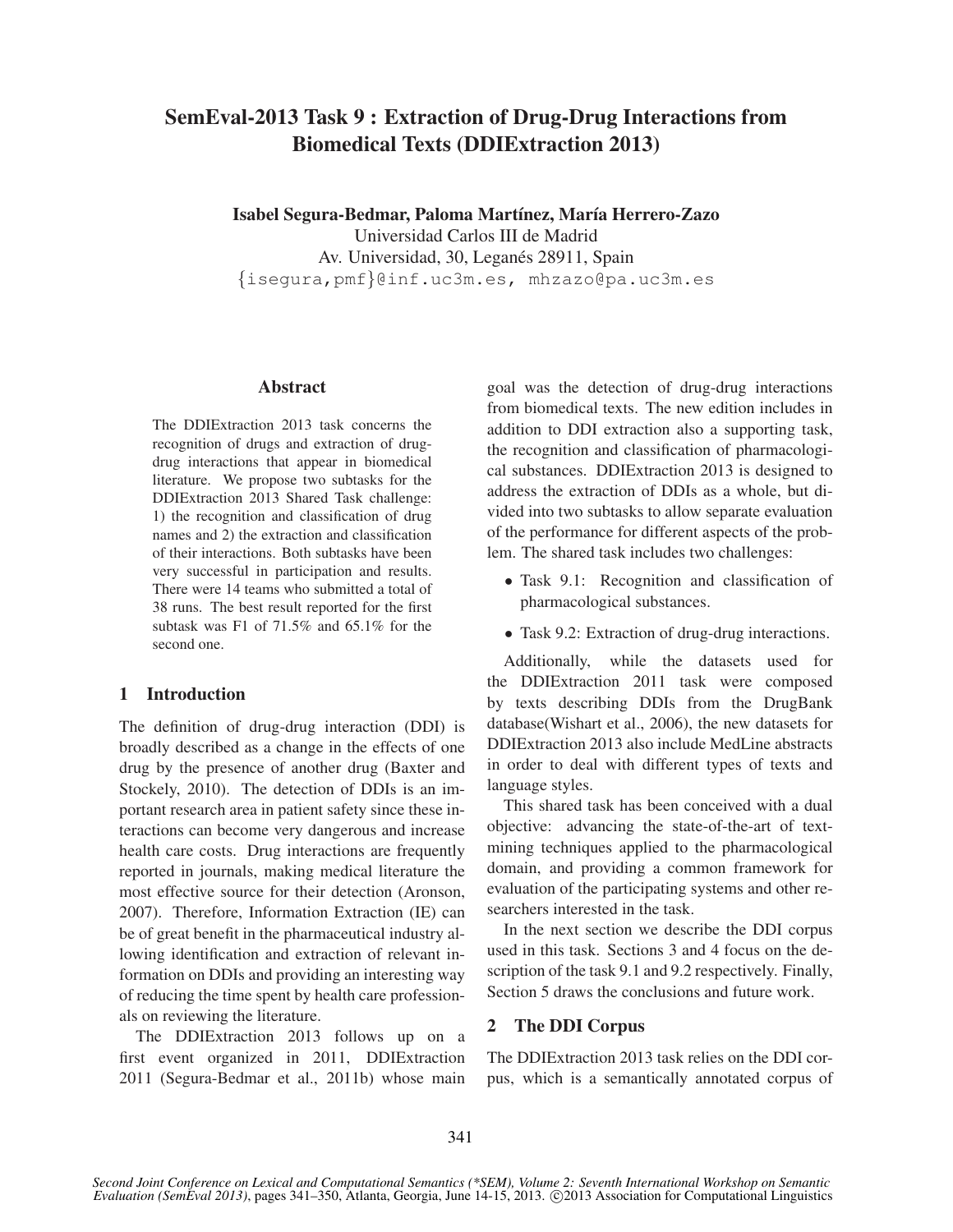documents describing drug-drug interactions from the DrugBank database and MedLine abstracts on the subject of drug-drug interactions.

The DDI corpus consists of 1,017 texts (784 DrugBank texts and 233 MedLine abstracts) and was manually annotated with a total of 18,491 pharmacological substances and 5,021 drug-drug interactions (see Table 1). A detailed description of the method used to collect and process documents can be found in (Segura-Bedmar et al., 2011a). The corpus is distributed in XML documents following the unified format for PPI corpora proposed by Pyysalo et al., (2008) (see Figure 1). A detailed description and analysis of the DDI corpus and its methodology are included in an article currently under review by BioInformatics journal.<sup>1</sup>

The corpus was split in order to build the datasets for the training and evaluation of the different participating systems. Approximately 77% of the DDI corpus documents were randomly selected for the training dataset and the remaining (142 DrugBank texts and 91 MedLine abstracts) was used for the test dataset. The training dataset is the same for both subtasks since it contains entity and DDI annotations. The test dataset for the task 9.1 was formed by discarding documents which contained DDI annotations. Entity annotations were removed from this dataset to be used by participants. The remaining documents (that is, those containing some interaction) were used to create the test dataset for task 9.2. Since entity annotations are not removed from these documents, the test dataset for the task 9.2 can also be used as additional training data for the task 9.1.

# 3 Task 9.1: Recognition and classification of pharmacological substances.

This task concerns the named entity extraction of pharmacological substances in text. This named entity task is a crucial first step for information extraction of drug-drug interactions. In this task, four types of pharmacological substances are defined: *drug* (generic drug names), *brand* (branded drug names), *group* (drug group names) and *drug-n* (active substances not approved for human use). For a

|              |           | <b>Training</b> | Test for task 9.1 | Test for task 9.2 |
|--------------|-----------|-----------------|-------------------|-------------------|
|              | documents | 572             | 54                | 158               |
|              | sentences | 5675            | 145               | 973               |
|              | drug      | 8197            | 180               | 1518              |
|              | group     | 3206            | 65                | 626               |
|              | brand     | 1423            | 53                | 347               |
| DDI-DrugBank | drug_n    | 103             | 5                 | 21                |
|              | mechanism | 1260            | $\overline{0}$    | 279               |
|              | effect    | 1548            | 0                 | 301               |
|              | advice    | 819             |                   | 215               |
|              | int       | 178             | $\Omega$          | 94                |
|              | documents | 142             | 58                | 33                |
|              | sentences | 1301            | 520               | 326               |
|              | drug      | 1228            | 171               | 346               |
|              | group     | 193             | 90                | 41                |
|              | brand     | 14              | 6                 | 22                |
| DDI-MedLine  | drug_n    | 401             | 115               | 119               |
|              | mechanism | 62              | $\Omega$          | 24                |
|              | effect    | 152             |                   | 62                |
|              | advice    | 8               | 0                 | $\overline{7}$    |
|              | int       | 10              | 0                 | 2                 |

Table 1: Basic statistics on the DDI corpus.

more detailed description, the reader is directed to our annotation guidelines.<sup>2</sup>

For evaluation, a part of the DDI corpus consisting of 52 documents from DrugBank and 58 Med-Line abstracts, is provided with the gold annotation hidden. The goal for participating systems is to recreate the gold annotation. Each participant system must output an ASCII list of reported entities, one per line, and formatted as:

IdSentence|startOffset-endOffset|text|type

Thus, for each recognized entity, each line must contain the id of the sentence where this entity appears, the position of the first character and the one of the last character of the entity in the sentence, the text of the entity, and its type. When the entity is a discontinuous name (eg. *aluminum* and magnesium *hydroxide*), this second field must contain the start and end positions of all parts of the entity separated by semicolon. Multiple mentions from the same sentence should appear on separate lines.

### 3.1 Evaluation Metrics

This section describes the methodology that is used to evaluate the performance of the participating systems in task 9.1.

The major forums of the Named Entity Recognition and Classification (NERC) research community (such as MUC-7 (Chinchor and Robinson, 1997), CoNLL 2003 (Tjong Kim Sang and De Meulder, 2003) or ACE07 have proposed several techniques to assess the performance of NERC systems. While

 ${}^{1}$ M. Herrero-Zazo, I. Segura-Bedmar, P. Martínez. 2013. The DDI Corpus: an annotated corpus with pharmacological substances and drug-drug interactions, submitted to BioInformatics

<sup>2</sup> http://www.cs.york.ac.uk/semeval-2013/task9/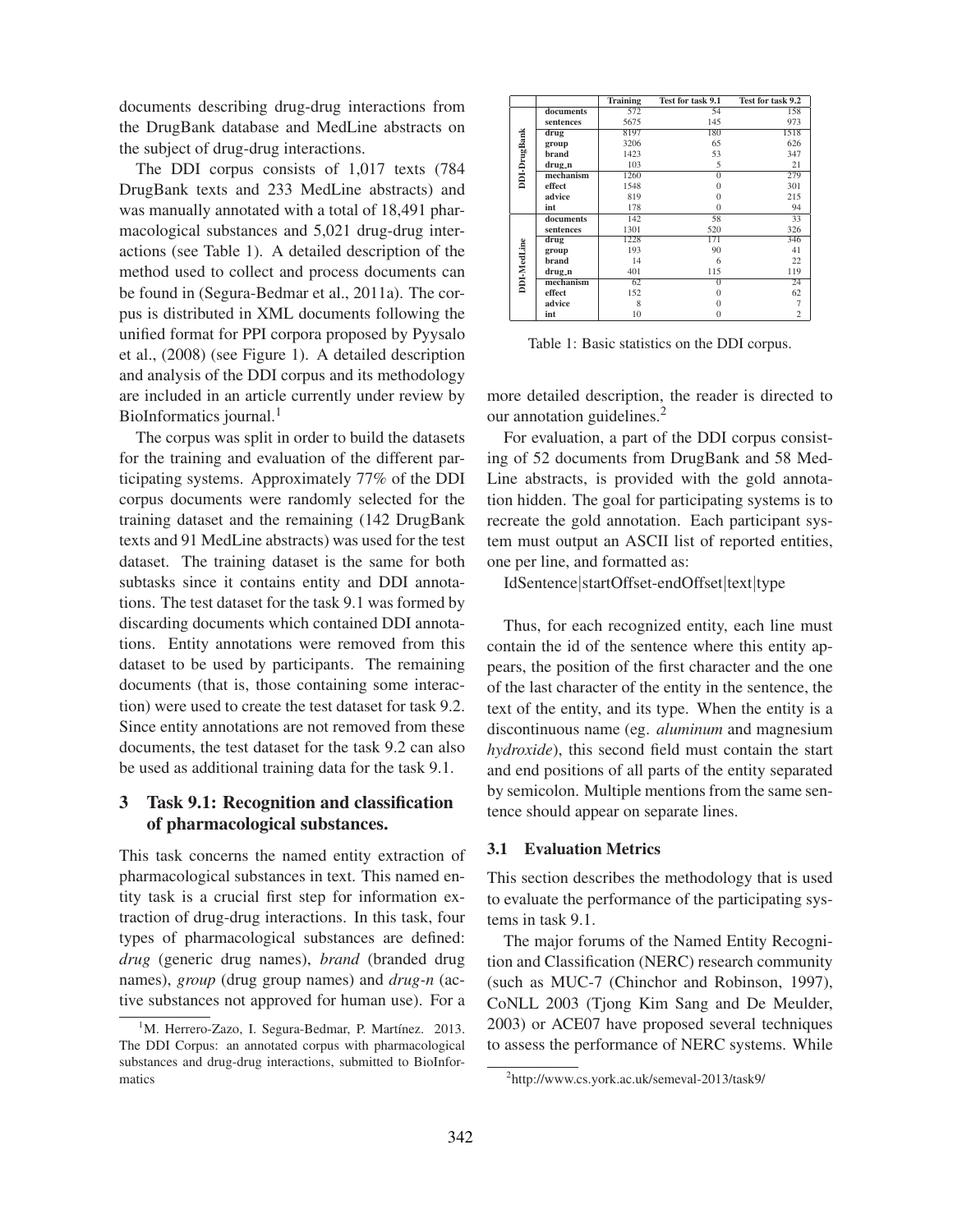| - <document id="DDI-DrugBank.d372"></document>                                                                                       |
|--------------------------------------------------------------------------------------------------------------------------------------|
|                                                                                                                                      |
| - <sentence id="DDI-DrugBank.d372.s0" text="Cytadren accelerates the metabolism of dexamethasone;"></sentence>                       |
| <entity charoffset="0-7" id="DDI-DrugBank.d372.s0.e0" text="Cytadren" type="brand"></entity>                                         |
| <entity charoffset="39-51" id="DDI-DrugBank.d372.s0.e1" text="dexamethasone" type="drug"></entity>                                   |
| <pair ddi="true" e1="DDI-DrugBank.d372.s0.e0" e2="DDI-DrugBank.d372.s0.e1" id="DDI-DrugBank.d372.s0.p0" type="mechanism"></pair>     |
| $<$ /sentence>                                                                                                                       |
| -sentence id="DDI-DrugBank.d372.s1" text="therefore, if glucocorticoid replacement is needed, hydrocortisone should be prescribed."> |
| <entity charoffset="14-27" id="DDI-DrugBank.d372.s1.e0" text="glucocorticoid" type="group"></entity>                                 |
| <entity charoffset="52-65" id="DDI-DrugBank.d372.s1.e1" text="hydrocortisone" type="drug"></entity>                                  |
| <pair ddi="false" e1="DDI-DrugBank.d372.s1.e0" e2="DDI-DrugBank.d372.s1.e1" id="DDI-DrugBank.d372.s1.p0"></pair>                     |
| $<$ /sentence>                                                                                                                       |
| - <sentence id="DDI-DrugBank.d372.s2" text="Aminoglutethimide diminishes the effect of coumarin and warfarin."></sentence>           |
| <entity charoffset="0-16" id="DDI-DrugBank.d372.s2.e0" text="Aminoglutethimide" type="drug"></entity>                                |
| <entity charoffset="43-50" id="DDI-DrugBank.d372.s2.e1" text="coumarin" type="group"></entity>                                       |
| <entity charoffset="56-63" id="DDI-DrugBank.d372.s2.e2" text="warfarin" type="drug"></entity>                                        |
| <pair ddi="true" e1="DDI-DrugBank.d372.s2.e0" e2="DDI-DrugBank.d372.s2.e1" id="DDI-DrugBank.d372.s2.p0" type="effect"></pair>        |
| <pair ddi="true" e1="DDI-DrugBank.d372.s2.e0" e2="DDI-DrugBank.d372.s2.e2" id="DDI-DrugBank.d372.s2.p1" type="effect"></pair>        |
| <pair ddi="false" e1="DDI-DrugBank.d372.s2.e1" e2="DDI-DrugBank.d372.s2.e2" id="DDI-DrugBank.d372.s2.p2"></pair>                     |
| $<$ /sentence>                                                                                                                       |
| $<$ /document>                                                                                                                       |

#### Figure 1: Example of an annotated document of the DDI corpus.

|      | Team                                          | <b>Affiliation</b>                                            | <b>Description</b>                                    |
|------|-----------------------------------------------|---------------------------------------------------------------|-------------------------------------------------------|
|      | LASIGE(Grego et al., 2013)                    | University of Lisbon, Portugal                                | Conditional random fields                             |
| H    | NLM_LHC                                       | National Library of Medicine, USA                             | Dictionary-based approach                             |
| ۰    | UEM_UC3M(Sanchez-Cisneros and Aparicio, 2013) | European U. of Madrid, Carlos III University of Madrid, Spain | Ontology-based approach                               |
| Task | UMCC_DLSI(Collazo et al., 2013)               | Matanzas University, Cuba                                     | j48 classifier                                        |
|      | UTurku(Björne et al., 2013)                   | University of Turku, Finland                                  | SVM classifier (TEES system)                          |
|      | WBL_NER(Rocktäschel et al., 2013)             | Humboldt University of Berlin, Germany                        | Conditional random fields                             |
|      | FBK-irst (Chowdhury and Lavelli, 2013c)       | FBK-irst, Italy                                               | hybrid kernel + scope of negations and semantic roles |
|      | NIL_UCM(Bokharaeian, 2013)                    | Complutense University of Madrid, Spain                       | SVM classifier (Weka SMO)                             |
| 9.2  | SCAI(Bobić et al., 2013)                      | Fraunhofer SCAI, Germany                                      | SVM classifier (LibLINEAR)                            |
|      | UC3M(Sanchez-Cisneros, 2013)                  | Carlos III University of Madrid, Spain                        | Shallow Linguistic Kernel                             |
| Task | UCOLORADO_SOM(Hailu et al., 2013)             | University of Colorado School of Medicine, USA                | SVM classifier (LIBSVM)                               |
|      | UTurku(Björne et al., 2013)                   | University of Turku, Finland                                  | SVM classifier (TEES system)                          |
|      | UWM-TRIADS(Rastegar-Mojarad et al., 2013)     | University of Wisconsin-Milwaukee, USA                        | Two-stage SVM                                         |
|      | WBI_DDI(Thomas et al., 2013)                  | Humboldt University of Berlin, Germany                        | Ensemble of SVMs                                      |

Table 2: Short description of the teams.

ACE evaluation is very complex because its scores are not intuitive, MUC and CoNLL 2003 used the standard precision/recall/f-score metrics to compare their participating systems. The main shared tasks in the biomedical domain have continued using these metrics to evaluate the outputs of their participant teams.

System performance should be scored automatically by how well the generated pharmacological substance list corresponds to the gold-standard annotations. In our task, we evaluate the results of the participating systems according to several evaluation criteria. Firstly, we propose a strict evaluation, which does not only demand exact boundary match, but also requires that both mentions have the same entity type. We are aware that this strict criterion may be too restrictive for our overall goal (extraction of drug interactions) because it misses partial matches, which can provide useful information for a DDI extraction system. Our evaluation metrics should score if a system is able to identify the exact span of an entity (regardless of the type) and if it is able to assign the correct entity type (regardless

of the boundaries). Thus, our evaluation script will output four sets of scores according to:

- 1. Strict evaluation (exact-boundary and type matching).
- 2. Exact boundary matching (regardless to the type).
- 3. Partial boundary matching (regardless to the type).
- 4. Type matching (some overlap between the tagged entity and the gold entitity is required).

Evaluation results are reported using the standard precision/recall/f-score metrics. We refer the reader to (Chinchor and Sundheim, 1993) for a more detailed description of these metrics.

These metrics are calculated over all entities and on both axes (type and span) in order to evaluate the performance of each axe separately. The final score is the micro-averaged F-measure, which is calculated over all entity types without distinction. The main advantage of the micro-average F1 is that it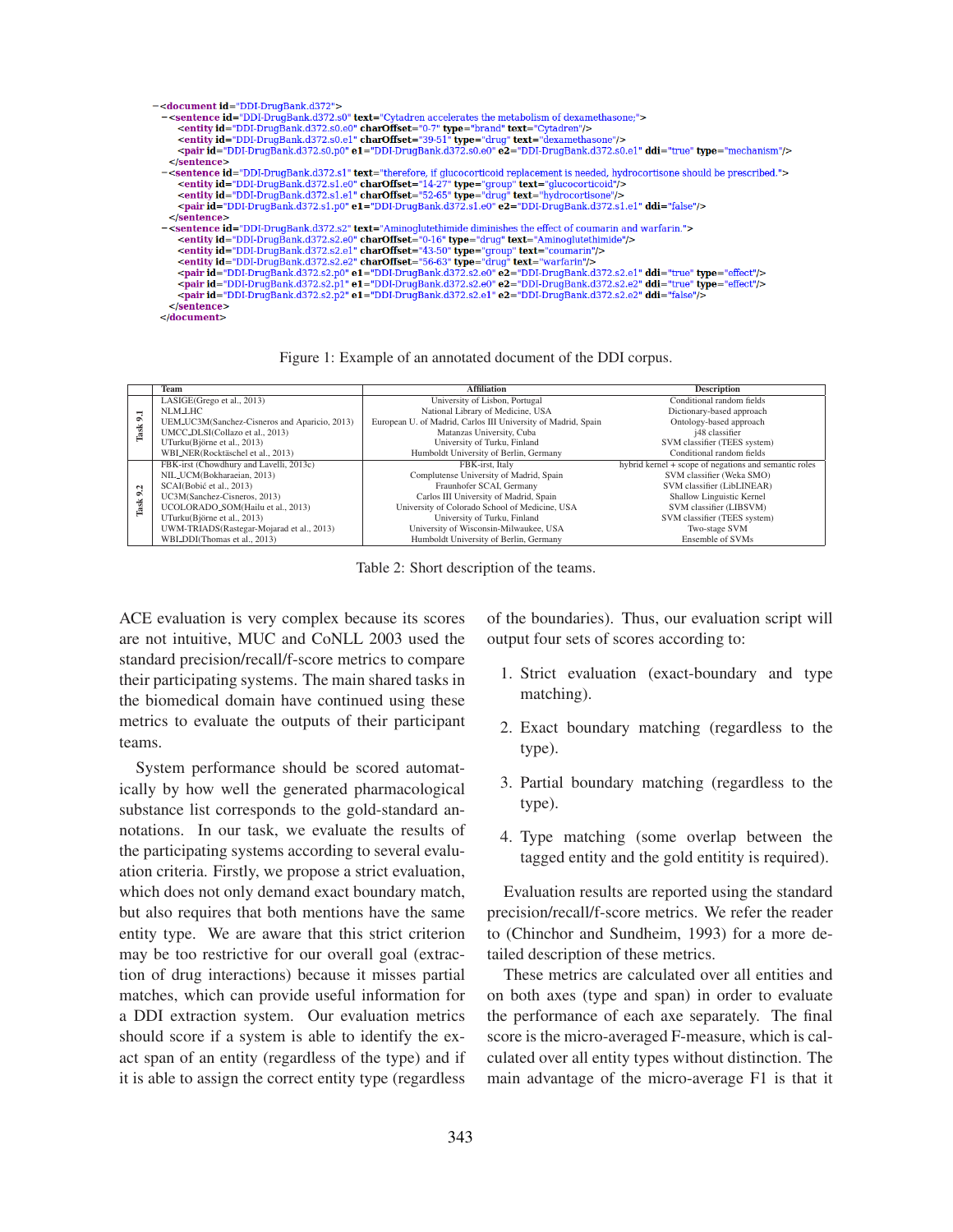takes into account all possible types of errors made by a NERC system.

Additionally, we calculate precision, recall and fmeasure for each entity type and then their macroaverage measures are provided. Calculating these metrics for each entity type allows us to evaluate the level of difficulty of recognizing each entity type. In addition to this, since not all entity types have the same frequency, we can better assess the performance of the algorithms proposed by the participating systems. This is mainly because the results achieved on the most frequent entity type have a much greater impact on overall performance than those obtained on the entity types with few instances.

#### 3.2 Results and Discussion

Participants could send a maximum of three system runs. After downloading the test datasets, they had a maximum of two weeks to upload the results. A total of 6 teams participated, submitting 16 system runs. Table 2 lists the teams, their affiliations and a brief description of their approaches. Due to the lack of space we cannot describe them in this paper. Tables 3, 4 and 5 show the F1 scores for each run in alphabetic order. The reader can find the full ranking information on the SemEval-2013 Task 9 website<sup>3</sup>.

The best results were achieved by the WBI team with a conditional random field. They employed a domain-independent feature set along with features generated from the output of ChemSpot (Rocktäschel et al., 2012), an existing chemical named entity recognition tool, as well as a collection of domain-specific resources. Its model was trained on the training dataset as well as on entities of the test dataset for task 9.2. The second top best performing team developed a dictionarybased approach combining biomedical resources such as DrugBank, the ATC classification system,<sup>4</sup> or MeSH,<sup>5</sup> among others. Regarding the classification of each entity type, we observed that brand drugs were easier to recognize than the other types. This could be due to the fact that when a drug is marketed by a pharmaceutical company, its brand name is carefully selected to be short, unique and easy to remember (Boring, 1997). On the other hand, substances not approved for human use (*drug-n*) were more difficult, due to the greater variation and complexity in their naming. In fact, the UEM UC3M team was the only team who obtained an F1 measure greater than 0 on the DDI-DrugBank dataset. Also, this may indicate that this type is less clearly defined than the others in the annotation guidelines. Another possible reason is that the presence of such substances in this dataset is very scarce (less than 1%). It is interesting that almost every participating system was better in detecting and classifying entities of a particular class compared to all other systems. For instance, on the whole dataset the dictionary-based system from NLM LHC had it strengths at *drug* entities, UEM UC3M at *drug N* entities, UTurku at *brand* entities and WBI NER at *group* entities.

Finally, the results on the DDI-DrugBank dataset are much better than those obtained on the DDI-MedLine dataset. While DDI-DrugBank texts focus on the description of drugs and their interactions, the main topic of DDI-MedLine texts would not necessarily be on DDIs. Coupled with this, it is not always trivial to distinguish between substances that should be classified as pharmacological substances and those who should not. This is due to the ambiguity of some pharmacological terms. For example, *insulin* is a hormone produced by the pancreas, but can also be synthesized in the laboratory and used as drug to treat insulin-dependent diabetes mellitus. The participating systems should be able to determine if the text is describing a substance originated within the organism or, on the contrary, it describes a process in which the substance is used for a specific purpose and thus should be identified as pharmacological substance.

# 4 Task 9.2: Extraction of drug-drug interactions.

The goal of this subtask is the extraction of drugdrug interactions from biomedical texts. However, while the previous DDIExtraction 2011 task focused on the identification of all possible pairs of interacting drugs, DDIExtraction 2013 also pursues the classification of each drug-drug interaction according to one of the following four types: *advice*, *effect*, *mechanism*, *int*. A detailed description of these

<sup>3</sup> http://www.cs.york.ac.uk/semeval-2013/task9/

<sup>4</sup> http://www.whocc.no/atc ddd index/

<sup>5</sup> http://www.ncbi.nlm.nih.gov/mesh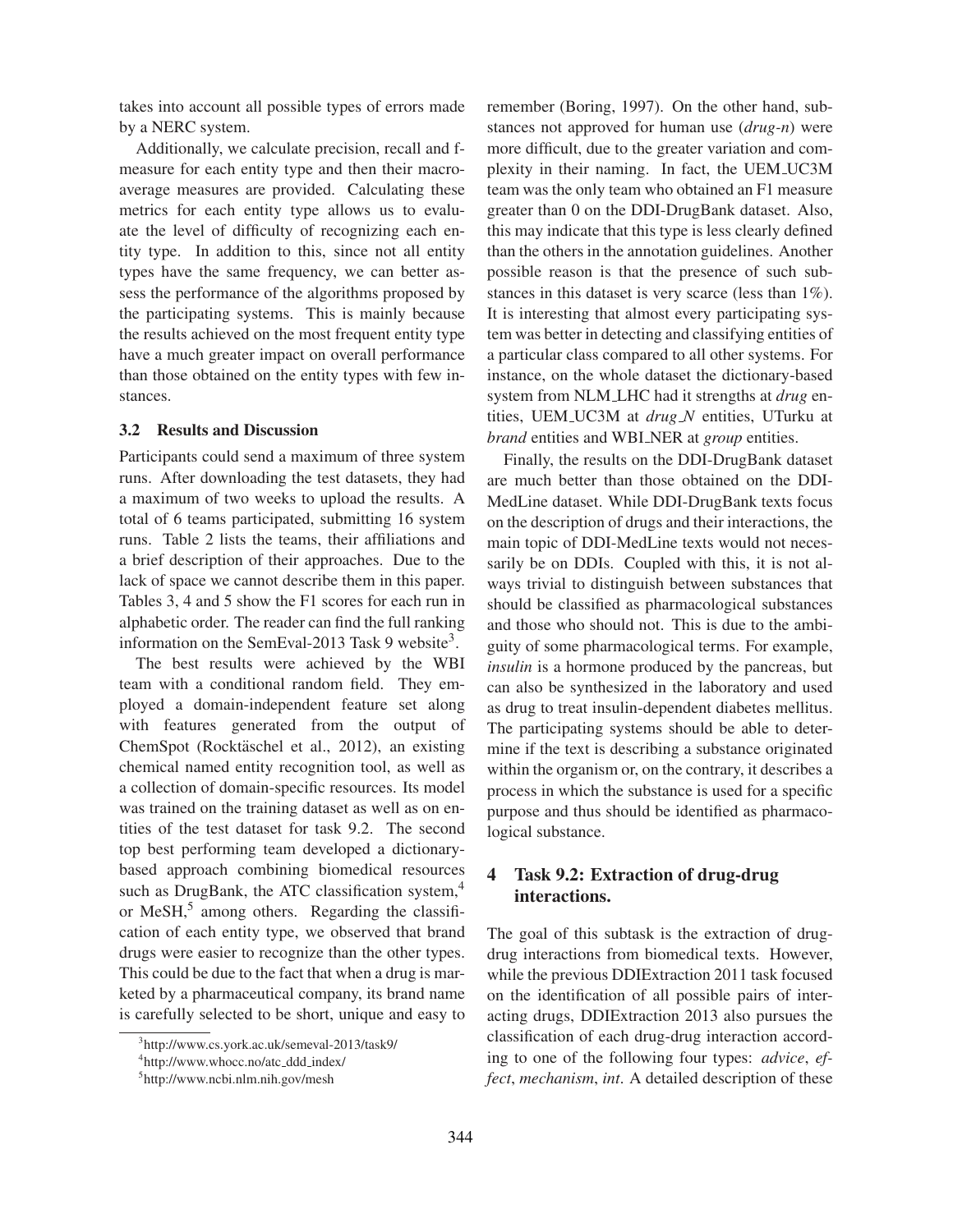| Team             | Run       | Rank           | <b>STRICT</b> | <b>EXACT</b> | <b>PARTIAL</b> | <b>TYPE</b> | <b>DRUG</b> | <b>BRAND</b> | <b>GROUP</b> | <b>DRUG_N</b> | <b>MAVG</b> |
|------------------|-----------|----------------|---------------|--------------|----------------|-------------|-------------|--------------|--------------|---------------|-------------|
|                  |           | 6              | 0.656         | 0.781        | 0.808          | 0.69        | 0.741       | 0.581        | 0.712        | 0.171         | 0.577       |
| LASIGE           |           | 9              | 0.639         | 0.775        | 0.801          | 0.672       | 0.716       | 0.541        | 0.696        | 0.182         | 0.571       |
|                  |           | 10             | 0.612         | 0.715        | 0.741          | 0.647       | 0.728       | 0.354        | 0.647        | 0.16          | 0.498       |
| <b>NLM_LHC</b>   |           | 4              | 0.698         | 0.784        | 0.801          | 0.722       | 0.803       | 0.809        | 0.646        | $\Omega$      | 0.57        |
|                  |           | 3              | 0.704         | 0.792        | 0.807          | 0.726       | 0.81        | 0.846        | 0.643        | $\Omega$      | 0.581       |
| <b>UMCC_DLSI</b> | 1,2,3     | 14.15.16       | 0.275         | 0.3049       | 0.367          | 0.334       | 0.297       | 0.313        | 0.257        | 0.124         | 0.311       |
| UEM_UC3M         |           | 13             | 0.458         | 0.528        | 0.585          | 0.51        | 0.718       | 0.075        | 0.291        | 0.185         | 0.351       |
|                  |           | 12             | 0.529         | 0.609        | 0.669          | 0.589       | 0.752       | 0.094        | 0,291        | 0.264         | 0,38        |
|                  |           | 11             | 0.579         | 0.639        | 0.719          | 0.701       | 0.721       | 0.603        | 0.478        | 0.016         | 0.468       |
| UTurku           |           | 8              | 0.641         | 0.659        | 0.731          | 0.766       | 0.784       | 0.901        | 0.495        | 0.015         | 0.557       |
|                  | 3         |                | 0.648         | 0.666        | 0.743          | 0,777       | 0.783       | 0.912        | 0.485        | 0.076         | 0.604       |
|                  |           | 5.             | 0.692         | 0.772        | 0.807          | 0.729       | 0.768       | 0.787        | 0.761        | 0.071         | 0.615       |
| WBI              | $\bigcap$ | $\overline{c}$ | 0.708         | 0.831        | 0.855          | 0.741       | 0.786       | 0.803        | 0.757        | 0.134         | 0.643       |
|                  |           |                | 0.715         | 0,833        | 0,856          | 0.748       | 0,79        | 0,836        | 0.776        | 0.141         | 0,652       |

Table 3: F1 scores for task 9.1 on the whole test dataset (DDI-MedLine + DDI-DrugBank). (MAVG for macroaverage). Each run is ranked by STRICT performance.

| <b>Team</b>                                              | Run    | Rank          | <b>STRICT</b> | <b>EXACT</b> | <b>PARTIAL</b> | <b>TYPE</b> | <b>DRUG</b> | <b>BRAND</b> | <b>GROUP</b> | <b>DRUG_N</b> | <b>MAVG</b> |
|----------------------------------------------------------|--------|---------------|---------------|--------------|----------------|-------------|-------------|--------------|--------------|---------------|-------------|
|                                                          |        | 8             | 0.771         | 0.834        | 0.855          | 0.799       | 0.817       | 0.571        | 0.833        | $\Omega$      | 0.563       |
| LASIGE                                                   |        | Q             | 0.771         | 0.831        | 0.852          | 0.799       | 0.823       | 0.553        | 0.824        | $\mathbf{0}$  | 0,568       |
| NLM_LHC<br><b>UMCC_DLSI</b><br>UEM_UC3M<br>UTurku<br>WBI |        | 11            | 0.682         | 0.744        | 0.764          | 0.713       | 0.757       | 0.314        | 0.756        | $\Omega$      | 0.47        |
|                                                          |        | $\mathcal{L}$ | 0.869         | 0.902        | 0.922          | 0.902       | 0.909       | 0.907        | 0.766        | $\Omega$      | 0.646       |
|                                                          | n      | 3             | 0.869         | 0.903        | 0.919          | 0.896       | 0.911       | 0.907        | 0.754        | $\Omega$      | 0.644       |
|                                                          | 1,2,3  | 14.15.16      | 0.424         | 0.4447       | 0.504          | 0.487       | 0.456       | 0.429        | 0.371        | $\Omega$      | 0.351       |
|                                                          |        | 13            | 0.561         | 0.632        | 0.69           | 0.632       | 0.827       | 0.056        | 0.362        | 0.022         | 0.354       |
|                                                          |        | 12            | 0.595         | 0.667        | 0.721          | 0.667       | 0.842       | 0.063        | 0.366        | 0.028         | 0,37        |
|                                                          |        | 10            | 0.739         | 0.753        | 0.827          | 0.864       | 0.829       | 0.735        | 0.553        | $\Omega$      | 0.531       |
|                                                          | $\sim$ | 6             | 0.785         | 0.795        | 0.863          | 0.908       | 0.858       | 0.898        | 0.559        | $\Omega$      | 0.581       |
|                                                          |        |               | 0.781         | 0.787        | 0.858          | 0.905       | 0.847       | 0.911        | 0.551        | $\Omega$      | 0,578       |
|                                                          |        |               | 0.86          | 0.877        | 0.9            | 0.89        | 0.905       | 0.857        | 0.782        | $\Omega$      | 0.636       |
|                                                          | c      | 4             | 0.868         | 0.894        | 0.914          | 0.897       | 0.909       | 0.865        | 0.794        | $\Omega$      | 0.642       |
|                                                          | 3      |               | 0.878         | 0.901        | 0.917          | 0.908       | 0.912       | 0.904        | 0.806        |               | 0.656       |

Table 4: F1 scores for task 9.1 on the DDI-DrugBank test data. (MAVG for macro-average). Each run is ranked by STRICT performance.

| <b>Team</b>                                                          | Run            | Rank           | <b>STRICT</b> | <b>EXACT</b> | <b>PARTIAL</b> | <b>TYPE</b> | <b>DRUG</b> | <b>BRAND</b> | <b>GROUP</b> | <b>DRUG_N</b> | <b>MAVG</b> |
|----------------------------------------------------------------------|----------------|----------------|---------------|--------------|----------------|-------------|-------------|--------------|--------------|---------------|-------------|
|                                                                      |                | 4              | 0.567         | 0.74         | 0.772          | 0.605       | 0.678       | 0.667        | 0.612        | 0.183         | 0.577       |
| LASIGE                                                               | $\sim$         | 8              | 0.54          | 0,733        | 0.763          | 0.576       | 0.631       | 0.444        | 0.595        | 0.196         | 0,512       |
| NLM <sub>-LHC</sub><br><b>UMCC_DLSI</b><br>UEM_UC3M<br>UTurku<br>WBI |                | 6              | 0.557         | 0.693        | 0.723          | 0.596       | 0.702       | 0.667        | 0.56         | 0.171         | 0,554       |
|                                                                      |                | ς.             | 0.559         | 0.688        | 0.702          | 0.575       | 0.717       | 0.429        | 0.548        | $\Omega$      | 0.462       |
|                                                                      | $\overline{2}$ | 3              | 0.569         | 0.702        | 0.715          | 0.586       | 0.726       | 0.545        | 0.555        | $\Omega$      | 0.486       |
|                                                                      | 1,2,3          | 14.15.16       | 0.187         | 0.2228       | 0.287          | 0.245       | 0.2         | 0.091        | 0.191        | 0,13          | 0,23        |
|                                                                      |                | 13             | 0.39          | 0.461        | 0.516          | 0.431       | 0.618       | 0.111        | 0.238        | 0.222         | 0.341       |
|                                                                      | $\sim$         | 11             | 0.479         | 0.564        | 0.628          | 0.529       | 0.665       | 0.182        | 0.233        | 0.329         | 0.387       |
|                                                                      |                | 12             | 0.435         | 0,538        | 0.623          | 0.556       | 0.614       | 0.143        | 0.413        | 0.016         | 0.328       |
|                                                                      | $\sim$         | 10             | 0.502         | 0,528        | 0.604          | 0.628       | 0.703       | 0.923        | 0.436        | 0.016         | 0,533       |
|                                                                      | 3              | 9              | 0.522         | 0,551        | 0.634          | 0.656       | 0.716       | 0,923        | 0.426        | 0.08          | 0,582       |
|                                                                      |                | $\overline{ }$ | 0.545         | 0.681        | 0.726          | 0.589       | 0.634       | 0.353        | 0.744        | 0.074         | 0.479       |
|                                                                      | $\sim$         | $\sim$         | 0.576         | 0.779        | 0.807          | 0.612       | 0.673       | 0.444        | 0.729        | 0.14          | 0.534       |
|                                                                      | 3              |                | 0.581         | 0.778        | 0.805          | 0.617       | 0.678       | 0.444        | 0.753        | 0.147         | 0.537       |

Table 5: F1 scores for task 9.1 on the DDI-MedLine test data. (MAVG for macro-average). Each run is ranked by STRICT performance.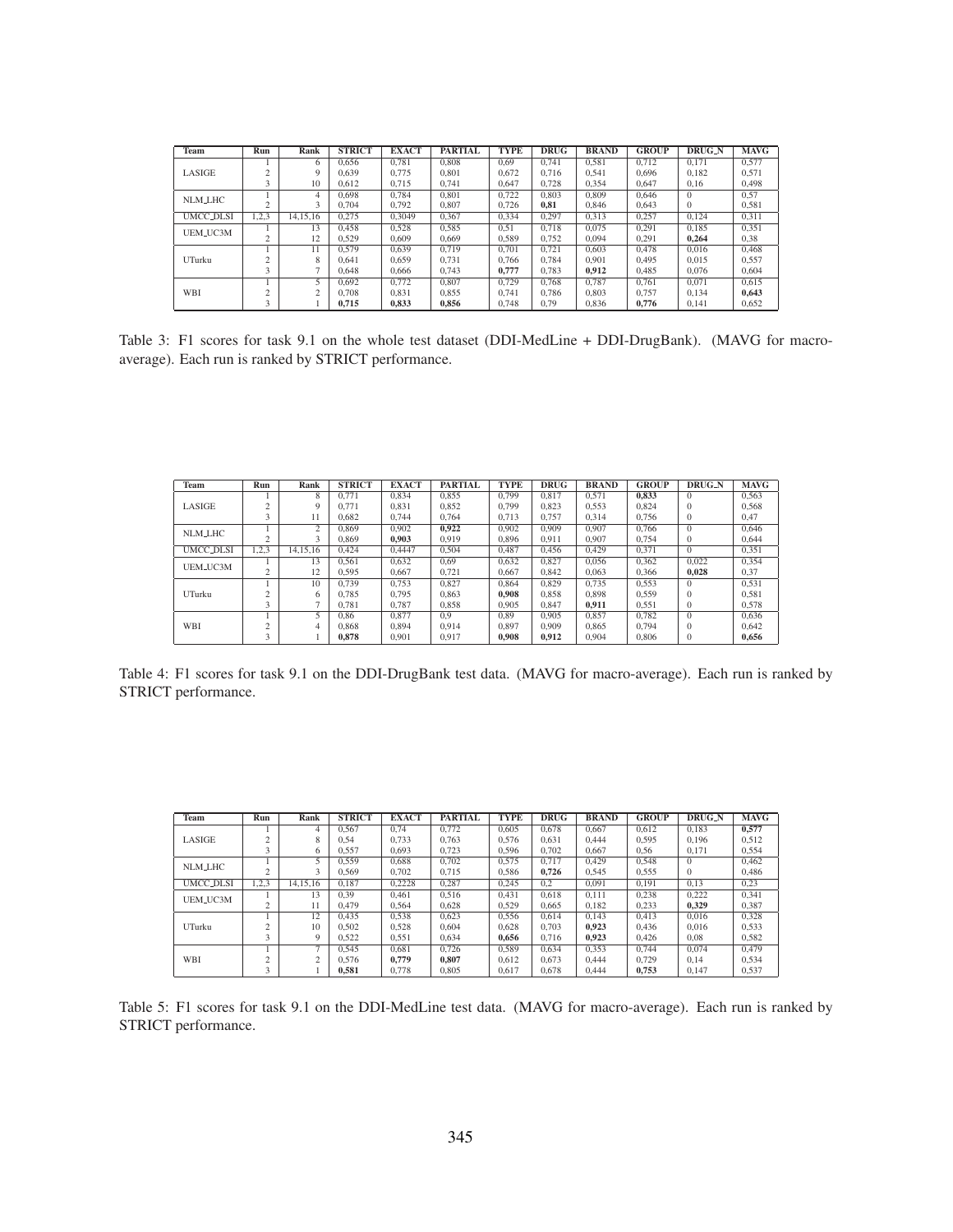types can be found in our annotation guidelines<sup>6</sup>.

Gold standard annotations (correct, humancreated annotations) of pharmacological substances are provided to participants both for training and test data. The test data for this subtask consists of 158 DrugBank documents and 33 MedLine abstracts. Each participant system must output an ASCII list including all pairs of drugs in each sentence, one per line (multiple DDIs from the same sentence should appear on separate lines), its prediction (1 if the pair is a DDI and 0 otherwise) and its type (label *null* when the prediction value is 0), and formatted as:

IdSentence|IdDrug1|IdDrug2|prediction|type

### 4.1 Evaluation Metrics

Evaluation is relation-oriented and based on the standard precision, recall and F-score metrics. A DDI is correctly detected only if the system is able to assign the correct prediction label and the correct type to it. In other words, a pair is correct only if both prediction and type are correct. The performance of systems to identify those pairs of drugs interacting (regardless of the type) is also evaluated. This allows us to assess the progress made with regard to the previous edition, which only dealt with the detection of DDIs.

Additionally, we are interested in assessing which drug interaction types are most difficult to detect. Thus, we calculate precision, recall and F1 for each DDI type and then their macro-average measures are provided. While micro-averaged F1 is calculated by constructing a global contingency table and then calculating precision and recall, macro-averaged Fscore is calculated by first calculating precision and recall for each type and then taking the average of these results.

Evaluating each DDI type separately allows us to assess the level of difficulty of detecting and classifying each type of interaction. Additionally, it is important to note that the scores achieved on the most frequent DDI type have a much greater impact on overall performance than those achieved on the DDI types with few instances. Therefore, by calculating scores for each type of DDI, we can better assess the performance of the algorithms proposed by the

6 http://www.cs.york.ac.uk/semeval-2013/task9/

participating systems.

### 4.2 Results and Discussion

The task of extracting drug-drug interactions from biomedical texts has attracted the participation of 8 teams (see Table 2) who submitted 22 runs. Tables 6, 7 and 8 show the results for each run in alphabetic order. Due to the lack of space, the performance information is only shown in terms of F1 score. The reader can find the full ranking information on the SemEval-2013 Task 9 website<sup>7</sup>.

Most of the participating systems were built on support vector machines. In general, approaches based on non-linear kernels methods achieved better results than linear SVMs. As in the previous edition of DDIExtraction, most systems have used primarily syntactic information. However, semantic information has been poorly used.

The best results were submitted by the team from FBK-irst. They applied a novel hybrid kernel based RE approach described in Chowdhury (2013a). They also exploited the scope of negations and semantic roles for negative instance filtering as proposed in (Chowdhury and Lavelli, 2013b) and (Chowdhury and Lavelli, 2012). The second best results were obtained by the WBI team from the Humboldt University of Berlin. Its system combines several kernel methods (APG (Airola et al., 2008) and Shallow Linguistic Kernel (SL) (Giuliano et al., 2006) among others), the Turku Event Extraction system (TEES) (Björne et al.,  $2011$ )<sup>8</sup> and the Moara system (Neves et al., 2009). These two teams were also the top two ranked teams in DDIExtraction 2011. For a more detailed description, the reader is encouraged to read the papers of the participants in the proceedings book.

While the DDIExtraction 2011 shared task concentrated efforts on the detection of DDIs, this new DDIExtraction 2013 task involved not only the detection of DDIs, but also their classification. Although the results of DDIExtraction 2011 are not directly comparable with the ones reported in DDIExtraction 2013 due to the use of different training and test datasets in each edition, it should be noted that there has been a significant improvement in the de-

<sup>7</sup> http://www.cs.york.ac.uk/semeval-2013/task9/

<sup>8</sup> http://jbjorne.github.io/TEES/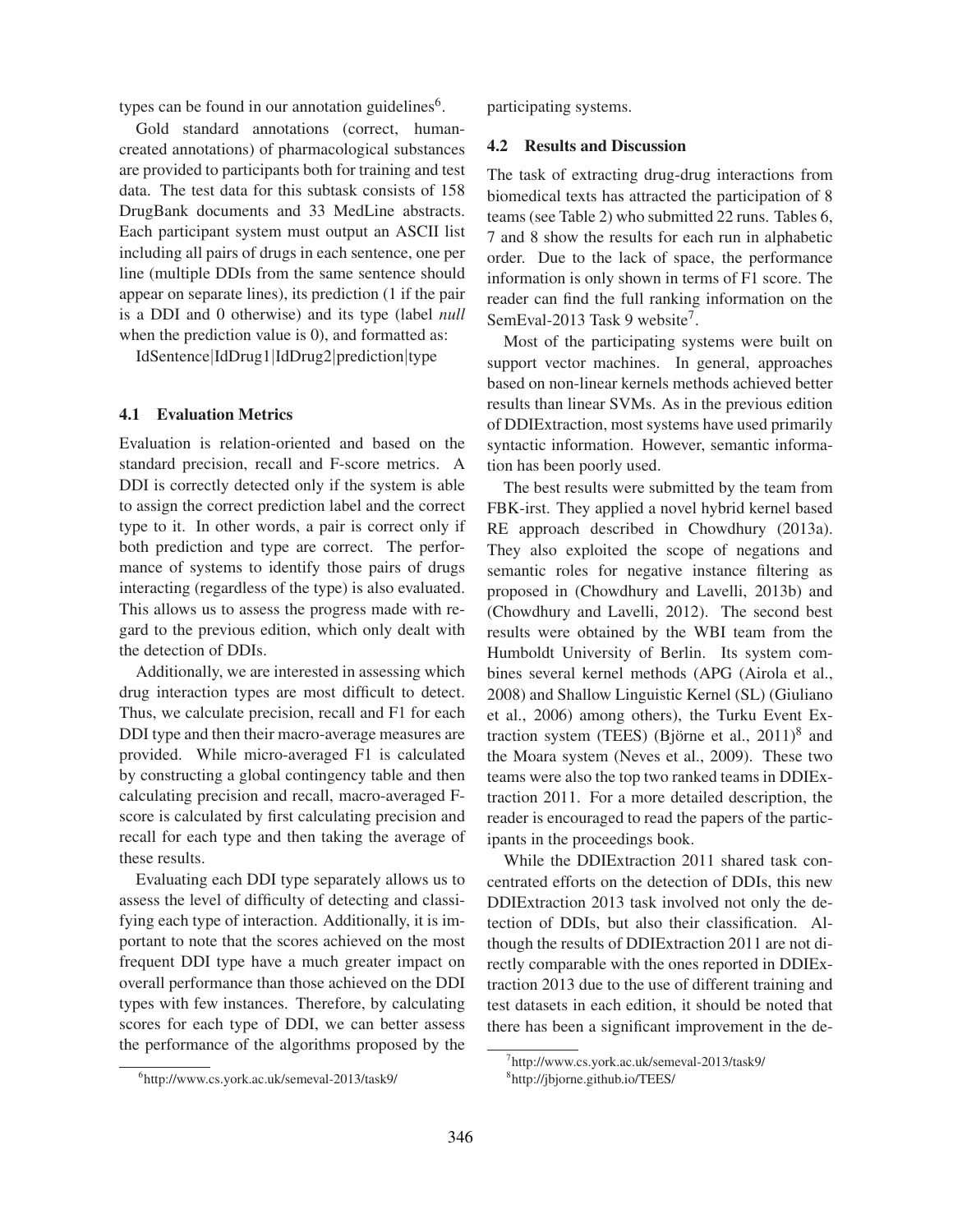| Team              | Run            | Rank | <b>CLA</b> | <b>DEC</b> | <b>MEC</b> | <b>EFF</b> | ADV   | <b>INT</b> | <b>MAVG</b> |
|-------------------|----------------|------|------------|------------|------------|------------|-------|------------|-------------|
|                   | 1              | 3    | 0.638      | 0.8        | 0.679      | 0.662      | 0.692 | 0.363      | 0.602       |
| FBK-irst          | $\overline{c}$ | 1    | 0.651      | 0.8        | 0.679      | 0.628      | 0.692 | 0.547      | 0.648       |
|                   | 3              | 2    | 0.648      | 0.8        | 0.627      | 0.662      | 0.692 | 0.547      | 0.644       |
| NIL_UCM           |                | 12   | 0.517      | 0.588      | 0.515      | 0.489      | 0.613 | 0.427      | 0.535       |
|                   | $\overline{c}$ | 10   | 0.548      | 0.656      | 0.531      | 0.556      | 0.61  | 0.393      | 0.526       |
|                   | 1              | 14   | 0.46       | 0.69       | 0.446      | 0.459      | 0.562 | 0.02       | 0.423       |
| <b>SCAI</b>       | $\overline{c}$ | 16   | 0.452      | 0.683      | 0.441      | 0.44       | 0.559 | 0.021      | 0.448       |
|                   | 3              | 15   | 0.458      | 0.704      | 0.45       | 0.462      | 0.54  | 0.02       | 0.411       |
| UC3M              |                | 11   | 0.529      | 0.676      | 0.48       | 0.547      | 0.575 | 0.5        | 0.534       |
|                   | $\overline{c}$ | 21   | 0.294      | 0.537      | 0.268      | 0.286      | 0.325 | 0.402      | 0.335       |
|                   | 1              | 22   | 0.214      | 0.492      | 0.109      | 0.25       | 0.219 | 0.097      | 0.215       |
| UCOLORADO_SOM     | $\overline{c}$ | 20   | 0.334      | 0.504      | 0.361      | 0.311      | 0.381 | 0.333      | 0.407       |
|                   | 3              | 19   | 0.336      | 0.491      | 0.335      | 0.313      | 0.42  | 0.329      | 0.38        |
|                   | 1              | 9    | 0.581      | 0.684      | 0.578      | 0.585      | 0.606 | 0.503      | 0.572       |
| UTurku            | $\overline{c}$ | 7    | 0.594      | 0.696      | 0.582      | 0.6        | 0.63  | 0.507      | 0.587       |
|                   | 3              | 8    | 0.582      | 0.699      | 0.569      | 0.593      | 0.608 | 0.511      | 0.577       |
|                   | 1              | 17   | 0.449      | 0.581      | 0.413      | 0.446      | 0.502 | 0.397      | 0.451       |
| <b>UWM-TRIADS</b> | $\sqrt{2}$     | 13   | 0.47       | 0.599      | 0.446      | 0.449      | 0.532 | 0.421      | 0.472       |
|                   | 3              | 18   | 0.432      | 0.564      | 0.442      | 0.383      | 0.537 | 0.292      | 0.444       |
|                   | 1              | 6    | 0.599      | 0.736      | 0.602      | 0.604      | 0.618 | 0.516      | 0.588       |
| WBI               | $\overline{c}$ | 5    | 0.601      | 0.745      | 0.616      | 0.595      | 0.637 | 0.49       | 0.588       |
|                   | 3              | 4    | 0.609      | 0.759      | 0.618      | 0.61       | 0.632 | 0.51       | 0.597       |

Table 6: F1 scores for Task 9.2 on the whole test dataset (DDI-MedLine + DDI-DrugBank). DEC for Detection, CLA for detection and classification, MEC for *mechanism* type, EFF for *effect* type, ADV for *advice* type, INT for *int* type and MAVG for macro-average. Each run is ranked by CLA performance.

| Team              | Run                     | Rank            | <b>CLA</b> | <b>DEC</b> | <b>MEC</b> | <b>EFF</b> | <b>ADV</b> | <b>INT</b> | <b>MAVG</b> |
|-------------------|-------------------------|-----------------|------------|------------|------------|------------|------------|------------|-------------|
|                   |                         | 3               | 0.663      | 0.827      | 0.705      | 0.699      | 0.705      | 0.376      | 0.624       |
| FBK-irst          | $\overline{c}$          |                 | 0.676      | 0.827      | 0.705      | 0.664      | 0.705      | 0.545      | 0.672       |
|                   | 3                       | $\overline{c}$  | 0.673      | 0.827      | 0.655      | 0.699      | 0.705      | 0.545      | 0.667       |
| NIL_UCM           | 1                       | 12              | 0.54       | 0.615      | 0.527      | 0.525      | 0.625      | 0.444      | 0.565       |
|                   | $\overline{c}$          | 10              | 0.573      | 0.68       | 0.552      | 0.597      | 0.619      | 0.408      | 0.55        |
|                   | 1                       | 15              | 0.464      | 0.711      | 0.449      | 0.459      | 0.57       | 0.021      | 0.461       |
| <b>SCAI</b>       | $\overline{c}$          | 16              | 0.463      | 0.71       | 0.445      | 0.458      | 0.569      | 0.021      | 0.46        |
|                   | 3                       | 14              | 0.473      | 0.734      | 0.468      | 0.482      | 0.551      | 0.021      | 0.439       |
| UC3M              | 1                       | 11              | 0.555      | 0.703      | 0.493      | 0.593      | 0.59       | 0.51       | 0.561       |
|                   | $\overline{c}$          | 21              | 0.306      | 0.549      | 0.274      | 0.302      | 0.334      | 0.426      | 0.352       |
|                   | 1                       | 22              | 0.218      | 0.508      | 0.115      | 0.251      | 0.24       | 0.098      | 0.228       |
| UCOLORADO_SOM     | $\overline{c}$          | 20              | 0.341      | 0.518      | 0.373      | 0.313      | 0.398      | 0.344      | 0.425       |
|                   | 3                       | 19              | 0.349      | 0.511      | 0.353      | 0.324      | 0.429      | 0.327      | 0.394       |
|                   | 1                       | $\overline{8}$  | 0.608      | 0.712      | 0.6        | 0.63       | 0.617      | 0.522      | 0.6         |
| UTurku            | $\overline{c}$          | $\overline{7}$  | 0.62       | 0.724      | 0.605      | 0.644      | 0.638      | 0.522      | 0.614       |
|                   | 3                       | 9               | 0.608      | 0.726      | 0.591      | 0.635      | 0.617      | 0.522      | 0.601       |
|                   |                         | $\overline{17}$ | 0.462      | 0.596      | 0.43       | 0.459      | 0.509      | 0.405      | 0.463       |
| <b>UWM-TRIADS</b> | $\overline{\mathbf{c}}$ | 13              | 0.485      | 0.616      | 0.467      | 0.466      | 0.536      | 0.425      | 0.486       |
|                   | 3                       | 18              | 0.445      | 0.573      | 0.469      | 0.39       | 0.544      | 0.29       | 0.46        |
|                   | 1                       | 6               | 0.624      | 0.762      | 0.621      | 0.645      | 0.634      | 0.52       | 0.61        |
| WBI               | $\overline{\mathbf{c}}$ | 5               | 0.627      | 0.775      | 0.636      | 0.636      | 0.652      | 0.5        | 0.611       |
|                   | $\overline{\mathbf{3}}$ | 4               | 0.632      | 0.783      | 0.629      | 0.652      | 0.65       | 0.513      | 0.617       |

Table 7: F1 scores for task 9.2 on the DDI-DrugBank test dataset. Each run is ranked by CLA performance.

| Team              | Run                     | Rank | <b>CLA</b> | DEC   | MEC   | EFF   | ADV      | <b>INT</b>     | <b>MAVG</b> |
|-------------------|-------------------------|------|------------|-------|-------|-------|----------|----------------|-------------|
|                   |                         | 4    | 0.387      | 0.53  | 0.383 | 0.436 | 0.286    | 0.211          | 0.406       |
| FBK-irst          | $\overline{c}$          | 3    | 0.398      | 0.53  | 0.383 | 0.407 | 0.286    | 0.571          | 0.436       |
|                   | 3                       | 2    | 0.398      | 0.53  | 0.339 | 0.436 | 0.286    | 0.571          | 0.44        |
| NIL_UCM           | 1                       | 20   | 0.19       | 0.206 | 0.286 | 0.186 | $\Omega$ | $\mathbf{0}$   | 0.121       |
|                   | 2                       | 19   | 0.219      | 0.336 | 0.143 | 0.271 | $\Omega$ | $\Omega$       | 0.11        |
|                   |                         |      | 0.42       | 0.462 | 0.412 | 0.458 | 0.2      | $\overline{0}$ | 0.269       |
| <b>SCAI</b>       | $\overline{\mathbf{c}}$ | 8    | 0.323      | 0.369 | 0.389 | 0.333 | $\Omega$ | $\Omega$       | 0.182       |
|                   | 3                       | 6    | 0.341      | 0.474 | 0.31  | 0.379 | 0.222    | $\mathbf{0}$   | 0.229       |
| UC3M              |                         | 15   | 0.274      | 0.406 | 0.333 | 0.267 | $\Omega$ | 0.364          | 0.268       |
|                   | $\overline{c}$          | 22   | 0.186      | 0.421 | 0.222 | 0.171 | 0.143    | $\Omega$       | 0.149       |
|                   | 1                       | 21   | 0.188      | 0.37  | 0.042 | 0.241 | $\Omega$ | $\overline{0}$ | 0.073       |
| UCOLORADO_SOM     | $\overline{c}$          | 14   | 0.275      | 0.394 | 0.258 | 0.302 | 0.138    | $\Omega$       | 0.177       |
|                   | 3                       | 17   | 0.244      | 0.356 | 0.194 | 0.255 | 0.222    | 0.4            | 0.272       |
|                   |                         | 18   | 0.242      | 0.339 | 0.258 | 0.256 | 0.2      | $\overline{0}$ | 0.18        |
| UTurku            | $\overline{c}$          | 16   | 0.262      | 0.344 | 0.214 | 0.278 | 0.364    | $\Omega$       | 0.224       |
|                   | 3                       | 13   | 0.286      | 0.376 | 0.286 | 0.289 | 0.333    | $\mathbf{0}$   | 0.232       |
|                   |                         | 10   | 0.312      | 0.419 | 0.233 | 0.36  | 0.267    | $\overline{0}$ | 0.219       |
| <b>UWM-TRIADS</b> | $\overline{c}$          | 9    | 0.319      | 0.436 | 0.233 | 0.34  | 0.421    | 0.333          | 0.345       |
|                   | 3                       | 11   | 0.306      | 0.479 | 0.247 | 0.326 | 0.381    | 0.333          | 0.33        |
|                   | 1                       | 7    | 0.336      | 0.456 | 0.368 | 0.344 | 0.154    | 0.4            | 0.334       |
| WBI               | $\overline{\mathbf{c}}$ | 12   | 0.304      | 0.406 | 0.343 | 0.318 | 0.167    | $\Omega$       | 0.209       |
|                   | 3                       | 5    | 0.365      | 0.503 | 0.476 | 0.347 | 0.143    | 0.4            | 0.353       |

Table 8: F1 scores for task 9.2 on the DDI-MedLine test dataset. Each run is ranked by CLA performance.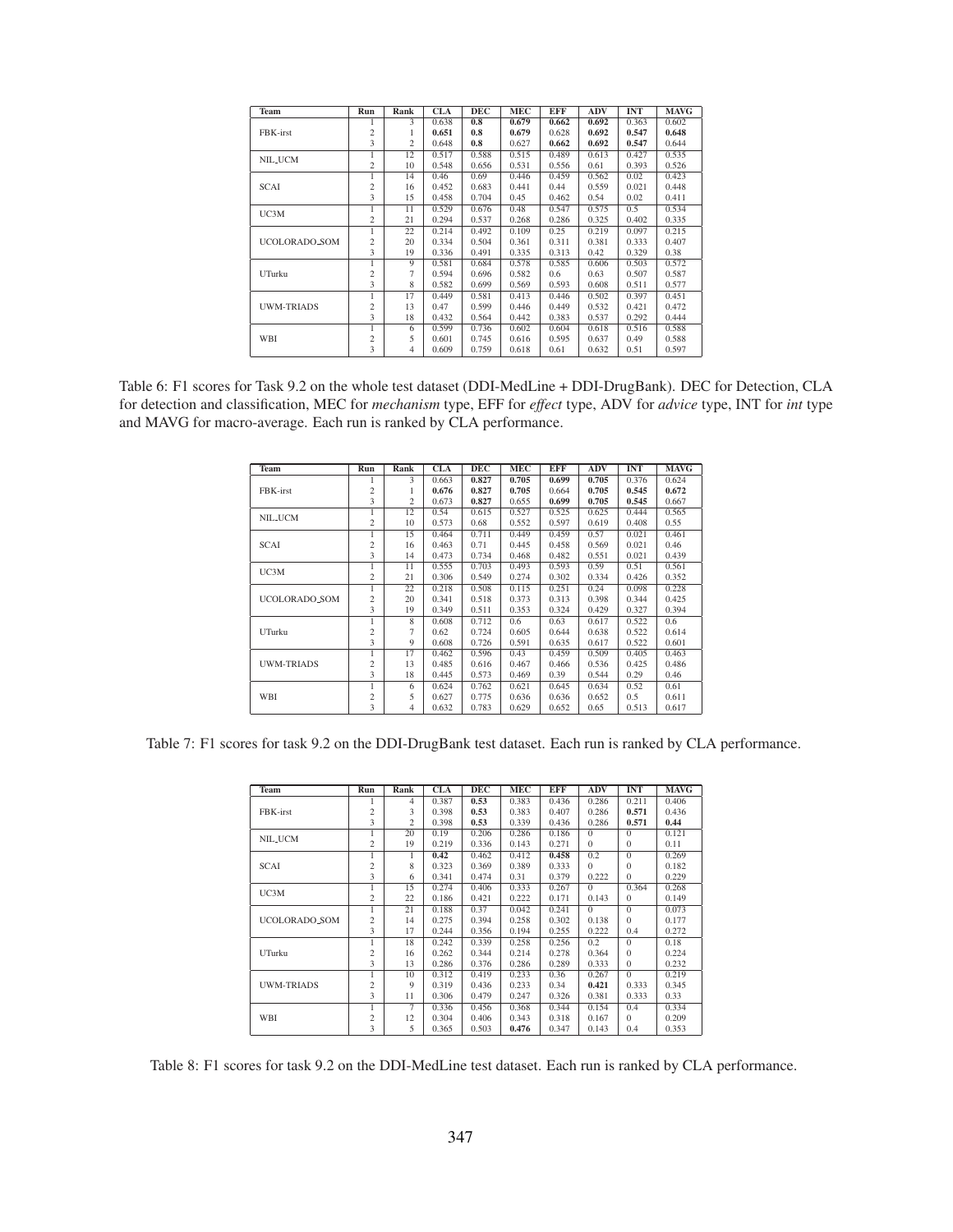tection of DDIs: F1 has a remarkable increase from 65.74% (the best F1-score in DDIExtraction 2011) to 80% (see *DEC* column of Table 6). The increase of the size of the corpus made for DDIExtraction 2013 and of the quality of their annotations may have contributed significantly to this improvement.

However, the results for the detection and classification for DDIs did not exceed an F1 of 65.1%. Table 6 suggests that some type of DDIs are more difficult to classify than others. The best F1 ranges from 69.2% for *advice* to 54.7% for *int*. One possible explanation for this could be that recommendations or advice regarding a drug interaction are typically described by very similar text patterns such as *DRUG should not be used in combination with DRUG* or *Caution should be observed when DRUG is administered with DRUG*.

Regarding results for the *int* relationship, it should be noted that the proportion of instances of this relationship (5.6%) in the DDI corpus is much smaller than those of the rest of the relations (41.1% for *effect*, 32.3% for *mechanism* and 20.9% for *advice*).

As stated earlier, one of the differences from the previous edition is that the corpus developed for DDIExtraction 2013 is made up of texts from two different sources: MedLine and the DrugBank database. Thus, the different approaches can be evaluated on two different styles of biomedical texts. While MedLine abstracts are usually written in extremely scientific language, texts from DrugBank are written in a less technical form of the language (similar to the language used in package inserts). Indeed, this may be the reason why the results on the DDI-DrugBank dataset are much better than those obtained on the DDI-MedLine dataset (see Tables 7 and 8).

# 5 Conclusions

The DDIExtraction 2011 task concentrated efforts on the novel aspects of the DDI extraction task, the drug recognition was assumed and the annotations for drugs were provided to the participants. This new DDIExtraction 2013 task pursues the detection and classification of drug interactions as well as the recognition and classification of pharmacological substances. The task attracted broad interest from the community. A total of 14 teams from 7 different countries participated, submitted a total of 38 runs, exceeding the participation of DDIExtraction 2011 (10 teams). The participating systems demonstrated substantial progress at the established DDI extraction task on DrugBank texts and showed that their methods also obtain good results for MedLine abstracts.

The results that the participating systems have reported show successful approaches to this difficult task, and the advantages of non-linear kernel-based methods over linear SVMs for extraction of DDIs. In the named entity task, the participating systems perform well in recognizing generic drugs, brand drugs and groups of drugs, but they fail in recognizing active substances not approved for human use. Although the results are positive, there is still much room to improve in both subtasks. We have accomplished our goal of providing a framework and a benchmark data set to allow for comparisons of methods for the recognition of pharmacological substances and detection and classification of drug-drug interactions from biomedical texts.

We would like that our test dataset can still serve as the basis for fair and stable evaluation after the task. Thus, we have decided that the full gold annotations for the test data are not available for the moment. We plan to make available a web service where researchers can test their methods on the test dataset and compare their results with the DDIExtraction 2013 task participants.

# Acknowledgments

This research work has been supported by the Regional Government of Madrid under the Research Network MA2VICMR (S2009/TIC-1542), by the Spanish Ministry of Education under the project MULTIMEDICA (TIN2010-20644-C03-01). Additionally, we would like to thank all participants for their efforts and to congratulate them to their interesting work.

### References

A. Airola, S. Pyysalo, J. Bjorne, T. Pahikkala, F. Ginter, and T. Salakoski. 2008. All-paths graph kernel for protein-protein interaction extraction with evaluation of cross-corpus learning. *BMC bioinformatics*, 9(Suppl 11):S2.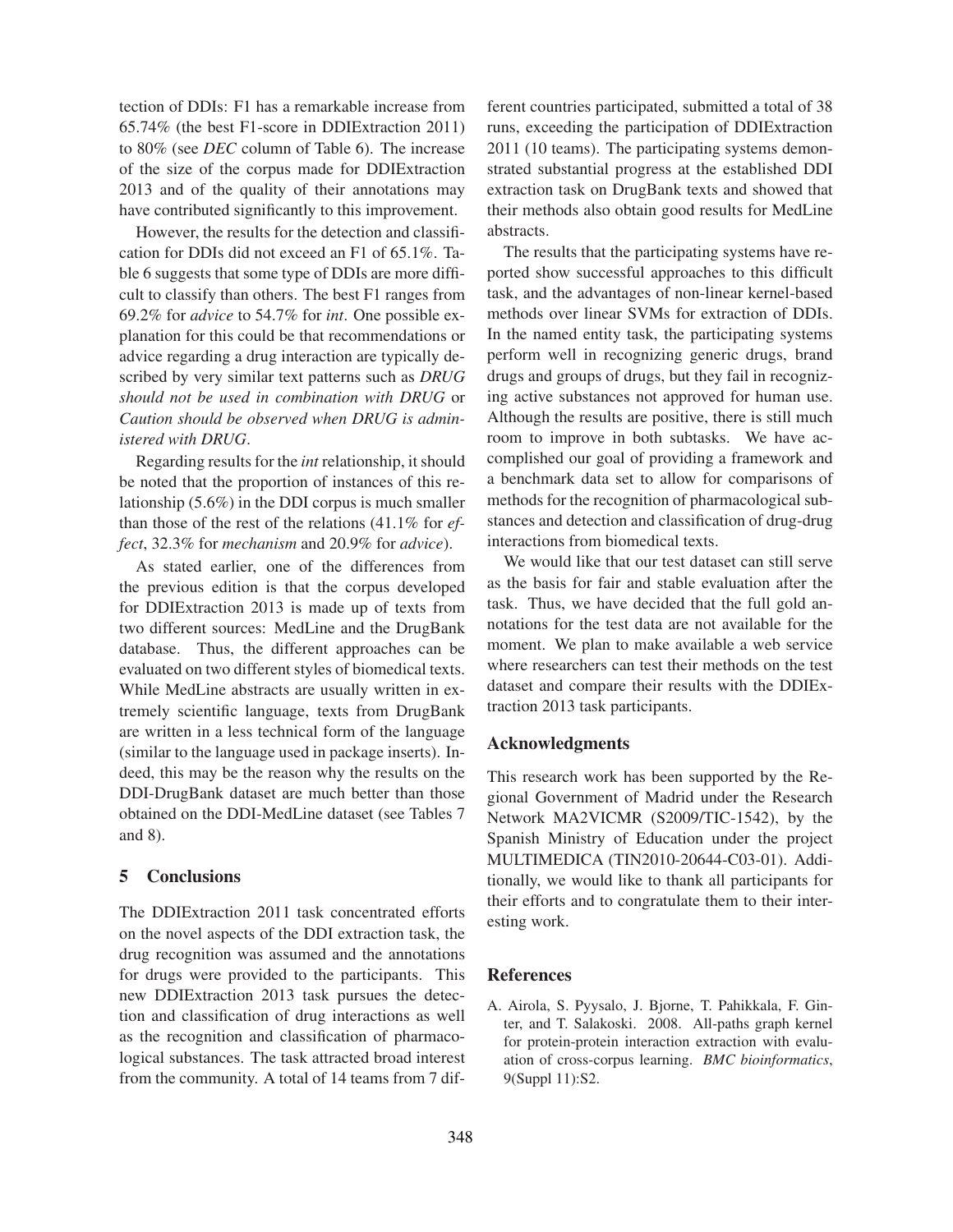- JK. Aronson. 2007. Communicating information about drug interactions. *British Journal of Clinical Pharmacology*, 63(6):637–639, June.
- K. Baxter and I.H. Stockely. 2010. *Stockley's drug interactions.8th ed.* London:Pharmaceutical Press.
- J. Björne, J. Heimonen, F. Ginter, A. Airola, T. Pahikkala, and T. Salakoski. 2011. Extracting contextualized complex biological events with graph-based feature sets. *Computational Intelligence*, 27(4):541–557.
- J. Björne, S. Kaewphan, and T. Salakoski. 2013. UTurku: Drug Named Entity Detection and Drug-drug Interaction Extraction Using SVM Classification and Domain Knowledge. In *Proceedings of the 7th International Workshop on Semantic Evaluation (SemEval 2013)*.
- T. Bobic, J. Fluck, and M. Hofmann-Apitius. 2013. ´ SCAI: Extracting drug-drug interactions using a rich feature vector. In *Proceedings of the 7th International Workshop on Semantic Evaluation (SemEval 2013)*.
- A. Bokharaeian, B.and Díaz. 2013. NIL\_UCM: Extracting Drug-Drug interactions from text through combination of sequence and tree kernels. In *Proceedings of the 7th International Workshop on Semantic Evaluation (SemEval 2013)*.
- D. Boring. 1997. The development and adoption of nonproprietary, established, and proprietary names for pharmaceuticals. *Drug information journal*, 31(3):621–634.
- N. Chinchor and P. Robinson. 1997. Muc-7 named entity task definition. In *Proceedings of the 7th Conference on Message Understanding*.
- N. Chinchor and B. Sundheim. 1993. Muc-5 evaluation metrics. In *Proceedings of the 5th conference on Message understanding*, pages 69–78. Association for Computational Linguistics.
- MFM. Chowdhury and A. Lavelli. 2012. Impact of less skewed distributions on efficiency and effectiveness of biomedical relation extraction. In *Proceedings of COLING 2012*.
- MFM. Chowdhury and A. Lavelli. 2013b. Exploiting the scope of negations and heterogeneous features for relation extraction: Case study drug-drug interaction extraction. In *Proceedings of NAACL 2013*.
- M.F.M. Chowdhury and A. Lavelli. 2013c. FBK-irst : A Multi-Phase Kernel Based Approach for Drug-Drug Interaction Detection and Classification that Exploits Linguistic Information. In *Proceedings of the 7th International Workshop on Semantic Evaluation (SemEval 2013)*.
- MFM. Chowdhury. 2013a. *Improving the Effectiveness of Information Extraction from Biomedical Text*. Ph.d. dissertation, University of Trento.
- A. Collazo, A. Ceballo, D Puig, Y. Gutiérrez, J. Abreu, J Pérez, A. Fernández-Orquín, A. Montoyo, R. Muñoz, and F. Camara. 2013. UMCC DLSI-(DDI): Semantic and Lexical features for detection and classification Drugs in biomedical texts. In *Proceedings of the 7th International Workshop on Semantic Evaluation (SemEval 2013)*.
- C. Giuliano, A. Lavelli, and L. Romano. 2006. Exploiting shallow linguistic information for relation extraction from biomedical literature. In *Proceedings of the Eleventh Conference of the European Chapter of the Association for Computational Linguistics (EACL-2006)*, pages 401–408.
- T. Grego, F. Pinto, and F.M. Couto. 2013. LASIGE: using Conditional Random Fields and ChEBI ontology. In *Proceedings of the 7th International Workshop on Semantic Evaluation (SemEval 2013)*.
- N.D. Hailu, L.E. Hunter, and K.B. Cohen. 2013. UColorado SOM: Extraction of Drug-Drug Interactions from Biomedical Text using Knowledge-rich and Knowledge-poor Features. In *Proceedings of the 7th International Workshop on Semantic Evaluation (SemEval 2013)*.
- ML. Neves, JM. Carazo, and A. Pascual-Montano. 2009. Extraction of biomedical events using case-based reasoning. In *Proceedings of the Workshop on BioNLP: Shared Task*, pages 68–76. Association for Computational Linguistics.
- S. Pyysalo, A. Airola, J. Heimonen, J. Bjorne, F. Ginter, and T. Salakoski. 2008. Comparative analysis of five protein-protein interaction corpora. *BMC bioinformatics*, 9(Suppl 3):S6.
- M. Rastegar-Mojarad, R. D. Boyce, and R. Prasad. 2013. UWM-TRIADS: Classifying Drug-Drug Interactions with Two-Stage SVM and Post-Processing. In *Proceedings of the 7th International Workshop on Semantic Evaluation (SemEval 2013)*.
- T. Rocktäschel, M. Weidlich, and U. Leser. 2012. Chemspot: a hybrid system for chemical named entity recognition. *Bioinformatics*, 28(12):1633–1640.
- T. Rocktäschel, T. Huber, M. Weidlich, and U. Leser. 2013. WBI-NER: The impact of domain-specific features on the performance of identifying and classifying mentions of drugs. In *Proceedings of the 7th International Workshop on Semantic Evaluation (SemEval 2013)*.
- D. Sanchez-Cisneros and F. Aparicio. 2013. UEM-UC3M: An Ontology-based named entity recognition system for biomedical texts. In *Proceedings of the 7th International Workshop on Semantic Evaluation (SemEval 2013)*.
- D. Sanchez-Cisneros. 2013. UC3M: A kernel-based approach for identify and classify DDIs in biomedical